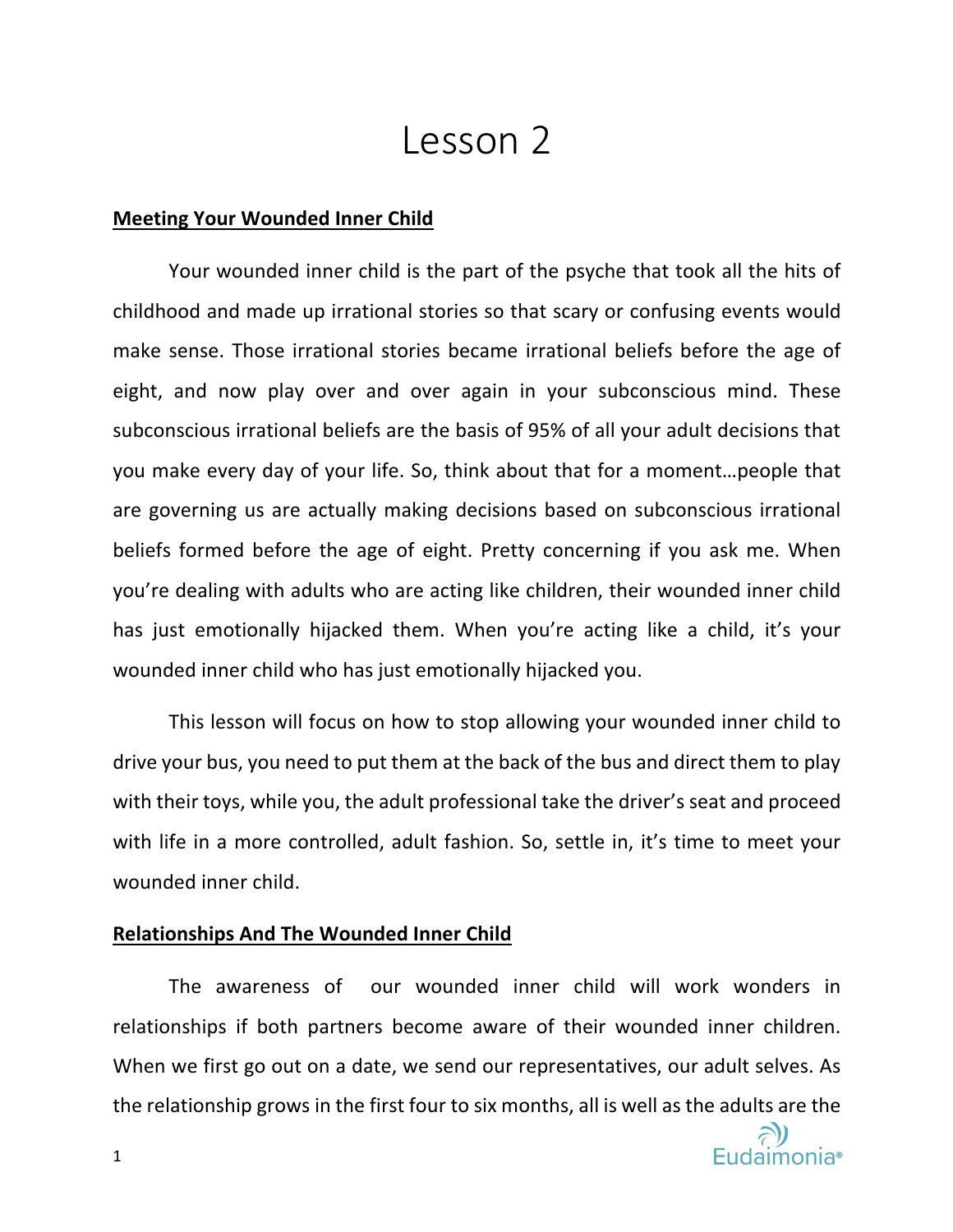ones at the dinner table. Around the fourth to sixth month the wounded inner children show up and it appears as if there are now four personalities at the dinner table. And those inner children begin to become very testy with each other. This is when disagreements arise. When hurt feelings are made. The fights break out. Both partners notice that something has changed, and it has. Your wounded inner children now take over the conversation and each inner child triggers the other. That is, of course, if you don't acknowledge their involvement. If you do, great discussions will ensue and the relationship has a great chance of turning into an amazing partnership. This inner child work is not only great for personal growth, but works amazingly well when couples embark on this journey together into the subconscious. So, let's get going on identifying your wounded inner child.

#### **Triggers**

We start by locating the triggers that set us off. Triggers are any words that are spoken to you, or behaviors witnessed that cause you to lash out, cry, or shut down. All triggers lead us to what, or who we are angry at. Anger is a response to being hurt. First you get hurt and in 1/500<sup>th</sup> of a second you get angry. Our "hurt" is our way of bringing our subconscious irrational beliefs into our conscious awareness. Our subconscious irrational beliefs live with our wounded inner child. Each of us has at least one, more often a few. They are the breeding ground for our insecurities. Usually, you will find that you have one main irrational belief that morphs into others.

## **Goal To "Uplifting"**

The exercise we use to find irrational beliefs and get rid of the negative energy associated to it is called "Uplifting." Through this exercise we will uplift

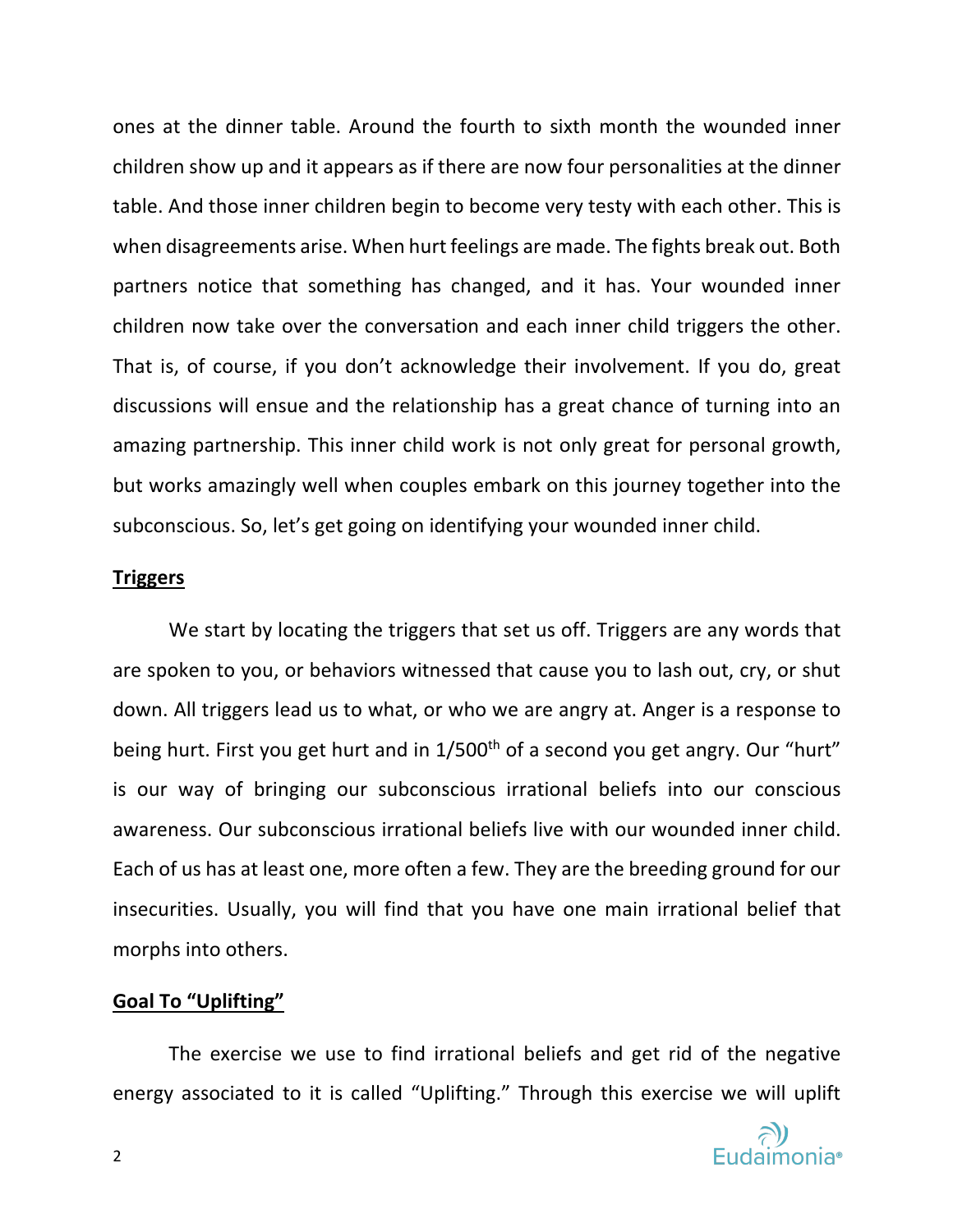negative energy that is trapped in our bodies and replace it with positive pure energy. I want to give you a heads up that the first time you do this exercise it may be very emotional. So be prepared for some tears. It will be sobering. The more often you repeat this exercise the less emotional it will become. As a matter of fact, the more uplifting you do, the lighter and less burdened you will feel as your emotions will make more sense to you. You will get to the point where you will understand and be able to control all your triggers. This is the exercise that will allow you to self-partner.

I have been doing uplifting for over thirty years and at this point I don't often get triggered, but when I do, I am able to identify the trigger and deal with it, absent of any negative response. I no longer experience any emotional hijacking. If, for some reason I'm not paying close attention and I do get triggered, I feel a little twinge, I know exactly where its coming from, I take a deep breath, tell myself I'm all good, and move through my day in a state of well-being. That is your ultimate goal.

There has been a lot of talk about self-partnering, with little understanding of what that actually means. Self-partnering is essential if you want to clear your mind for greatness. It's accepting and loving yourself with all your warts. Accepting the good, the bad, and the ugly. Understanding that everything in your life has happened *for* you not *to* you, in an effort for you to learn about yourself and grow into the amazing and glorious individual you were meant to be. The reason I know this is because God doesn't make junk! Think about that for a moment. We come from pure energy and it is to that which we will return. We are all spiritual beings having a physical experience. All of our experiences are an illusion that we give

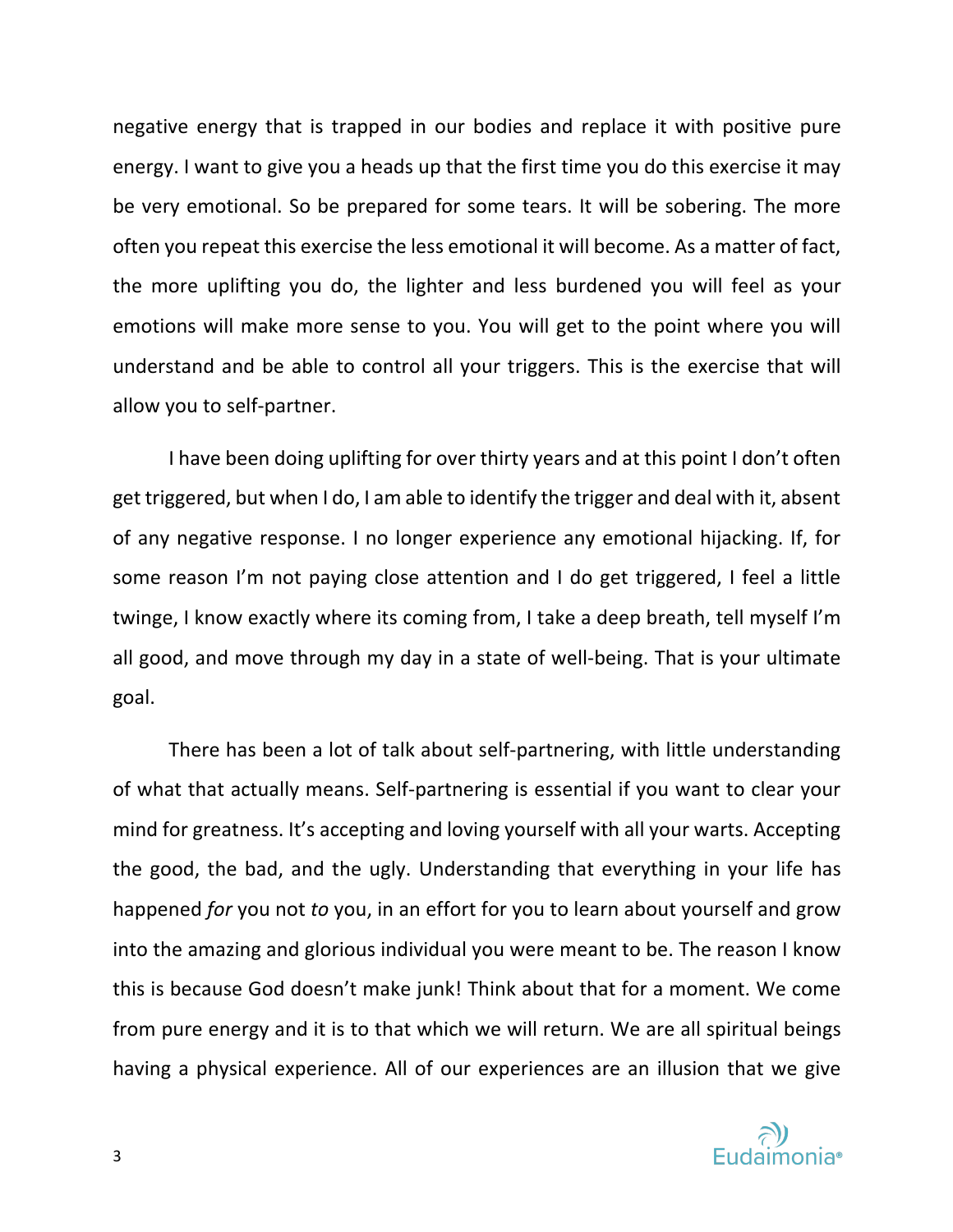meaning to because we asked for this adventure. We agreed to feel all emotions, not just the good ones, we wanted the full human experience, and that's exactly what we got.

#### **We Are All On A Journey**

This exercise is not about blaming primary caretakers for being lesser than. Your parents have wounded inner children, their parents have them, and so on, and so forth. It's about acknowledging that we are all having a physical experience of our choosing. It answers the question why do I behave like that? Why does that affect me so much? Why can't I shake this feeling?

The fact that you are taking this course means that you know you could be better than you are today, that you want new techniques to deliver to your clients, and new techniques you will get as you go on this journey of self-discovery with me. Trust me, you will be glad you did! And you are doing your future clients a service, because if you want to be able to deliver these tools and methods to clearing a mind for greatness, you need to have understanding of what your clients will be experiencing, you have to have gone on this journey yourself. So, let's do it.

## **Gaining Access Into Your Subconscious**

A written script of this exercise can be uploaded at the end of this lesson. You will start by remembering the first time you were ever scared, confused, or hurt as a child. You will do a releasing exercise to identify the hurt and locate the negative energy that is trapped in your body. Once you have located the negative energy you will go to the very first time you ever felt it and begin removing that negative energy that is trapped in your body. Once the negative energy is removed you will replace it with positive energy. At that point you will invite your wounded

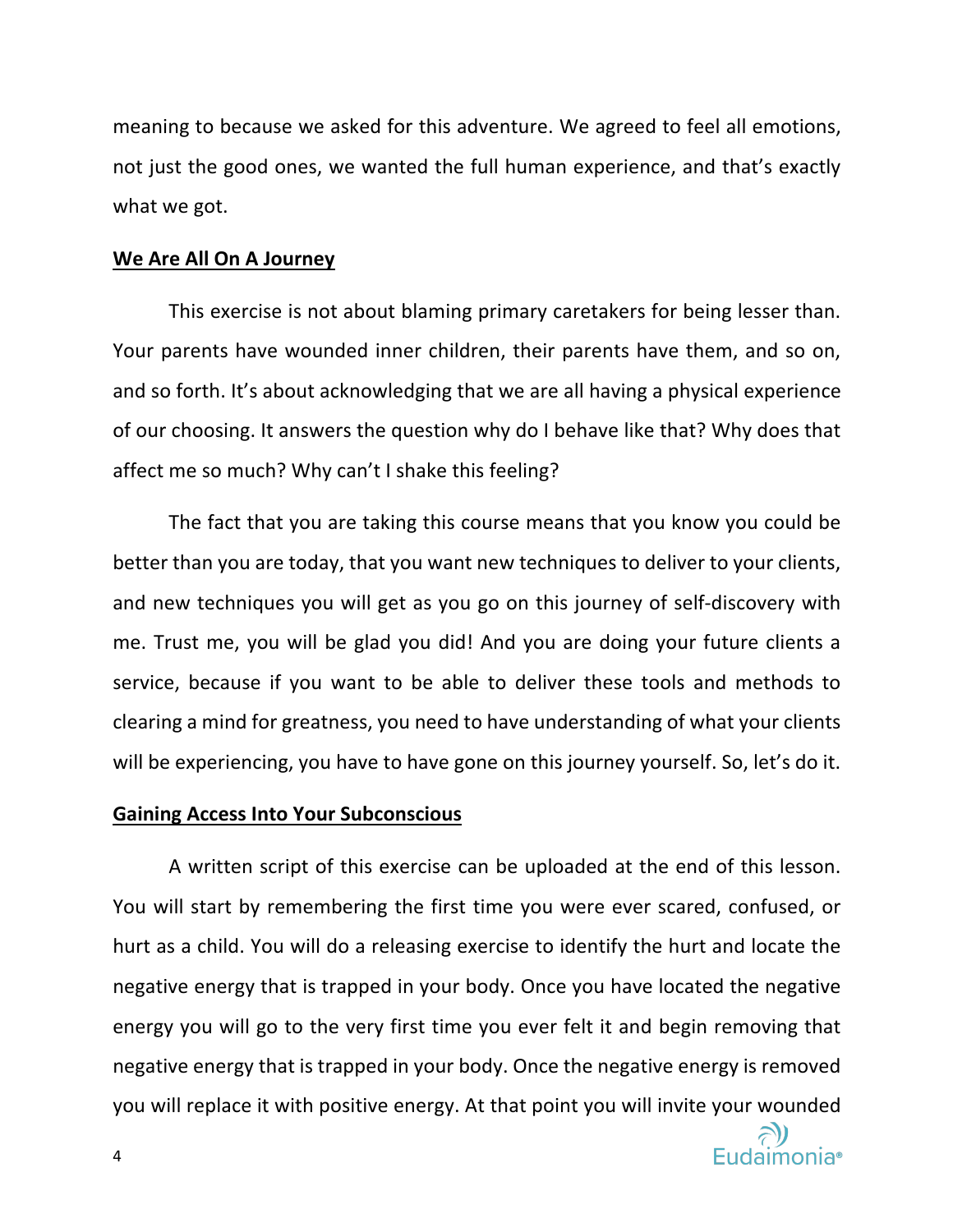inner child to show up. You will soothe your inner child by letting them know they are safe, understood, and loved. This is the beginning of self-partnering.

#### **Let's Uplift!**

We begin the uplifting exercise by focusing on the last time you were triggered. The last time you lashed out, cried, or shut down. Bring that experience into your mind, remember what was said or done to you and remember the feeling you had. I want you to locate where that negative energy is stored in your body by slowly scanning your body with your hand. Take your hand, placing it about four inches above the top of your head and slowly run it down the front of your body. As your hand passes your face, your neck, your chest, your stomach down to your hips, you will, at some point, feel a strong pull as you feel the negative energy in one particular area.

Holding your hand over that part of your body that is storing the negative energy, record the strength of the energy on a scale from one to ten, ten being the strongest. Acknowledge the particular negative emotion, the hurt. and write that down. You may feel very angry, it's not the anger I want you focused on, it's the underlying hurt that is the key for this exercise. For example, are you feeling disrespected, abandoned, not seen, lesser than, embarrassed, not important, not good enough, etc.?

Keeping your hand on that part of your body, ask yourself, "How old is this feeling?" In other words, when was the first time you felt that emotion? You will find that it may go back to elementary school or even younger, it could even be before the age of five. We are looking for any age prior to eight years old. If you

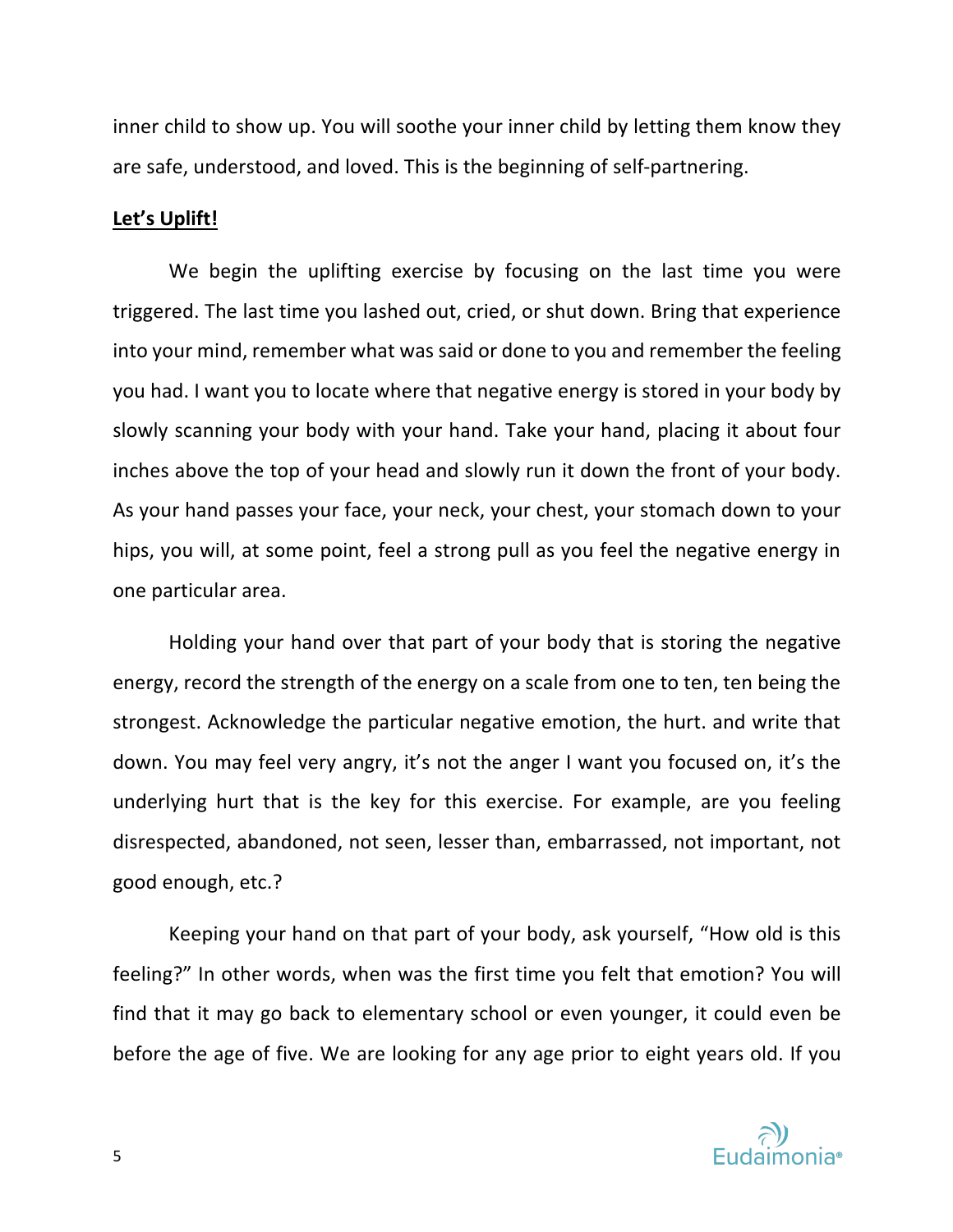can't remember events that far back, don't worry, the exercise itself will remind you of prior events.

Now relax, and take three deep breaths and close your eyes. Recalling the event from the very first time you had that feeling, bring its negative energy into the core of your body and have it spin. Now scan your life from that young age all the way to present day, pulling the negative energy from like events of the past into the core of your body and have that negative energy spin. You are scanning your life for other events that made you feel that level of pain and negativity. As you recall those events you will pull the negative energy of those events into the core of your body gathering up the negative energy. You can imagine it like dirty clothes spinning in a washing machine but without water.

When you have gathered up all the negative energy, have it shoot out the top of your head and watch as it is broken apart, cleansed, and absorbed into the universe. A hose goes into the top of your head and vacuums up any leftover pieces of negative energy. Once you are sure all the negative energy is out, have the hose recede out of your head.

Visualize rays of pure energy from the heavens in the form of bright white light pouring into the top of your head, filling you up with warmth, love, acceptance, acknowledgement, abundance and joy.

Your wounded inner child stands off in the distance. Wave that child over to you. Your wounded inner child stands in front of you now. You put your hands on their shoulders and say, "I'm sorry for allowing the poor behavior of others to affect us in a negative way. Please forgive me." Your wounded inner child is the one that took all the hits.

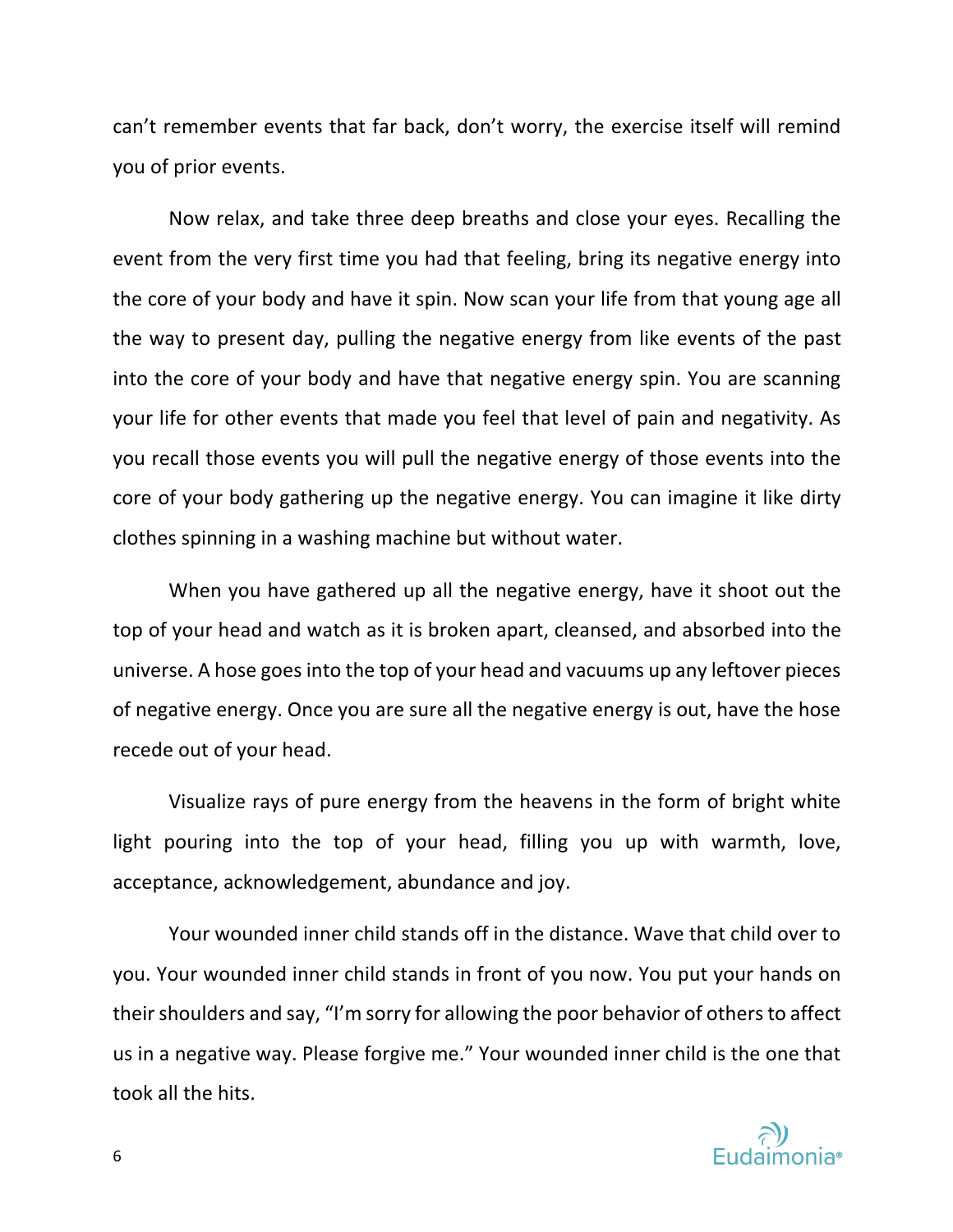You slide your hands down to his/her hands and say, "I love you, thank you." It's your wounded inner child who believes it's their job to protect you and up to this point that is exactly what's been happening.

You fill your wounded inner child up with the bright white rays of light from your body by pouring the excess light from your body into the top of your inner child's head. You wrap their arms around you and pull them into you until you both become one. Now, take a deep breath and open your eyes. Register how strong the pain feels after this exercise? Note, how it is considerably lower. Congratulations! You have just self-partnered with your wounded inner child.

# **Monitor Your Triggers**

Keep a record of this exercise every time you do it by recording:

- The negative emotion associated to the trigger. What is the hurt?
- Where in your body are you holding the negative energy?
- The strength of the pain before the exercise.
- The strength of the pain after the exercise.

You will continue to do this exercise every time you are triggered. You will find that less and less things will trigger you as you remove more and more of the trapped negative energy.

## **Centering Yourself Begins When…**

Obviously, you do not have a spit personality, your wounded inner child is that part of the psyche that holds the negative energy of the hurt experienced in childhood. It's the part of the psyche that believes its his/her job to protect the organism (you) at all costs. That is why sometimes you feel you must fight for your

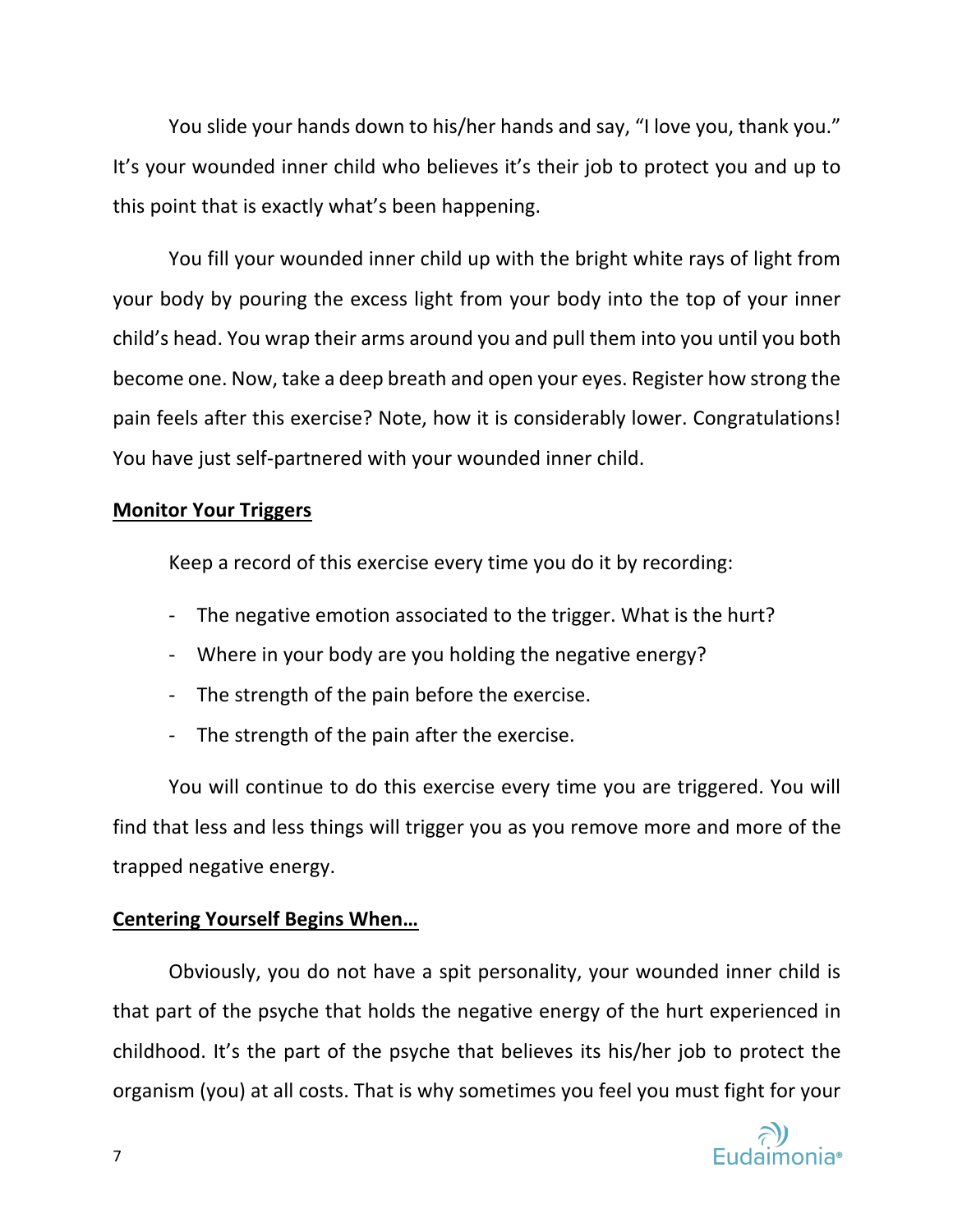life, when afterwards you think, "Did I overreact?" Self-partnering allows us to acknowledge the childhood hurt and misunderstandings brought about by our caretakers, family members, teachers, clergy people, neighbors, and anyone else in our lives who have hurt us. Whether on purpose or by default. It's when we are able to ask our inner child to forgive us for having allowed the poor behavior of others to affect us in a negative way. It is our inner child that took all those hits. And it's the inner child that needs to be calmed down and understand that you are no longer in jeopardy. You now have options as an adult and you will use them to keep you and your inner child safe.

At this point it will become very clear why you react poorly in certain instances and can't seem to stop yourself. Your knee jerk reactions will begin to make sense and it's at this point that the body will begin to center itself. The moment you bring your subconscious into your conscious awareness you rid the trigger of its strength and you become calm. Knowledge is calming; understanding allows you to sit in a state of well-being, and eliminate guilt, self-punishment, regret, and sadness.

In keeping a record of your triggers, the strength of the pain before and after uplifting you will notice that certain triggers will show themselves more often than others. You will even notice how all triggers will begin to point to the original trigger that most often catches you by surprise. The more you acknowledge these triggers and uplift, the less they will have an effect on you.

With your understanding of triggers, how to identify them and extinguish them from your subconscious, it will become increasingly apparent that everything you have been taught was a lie. Your rationalization of events will point to your

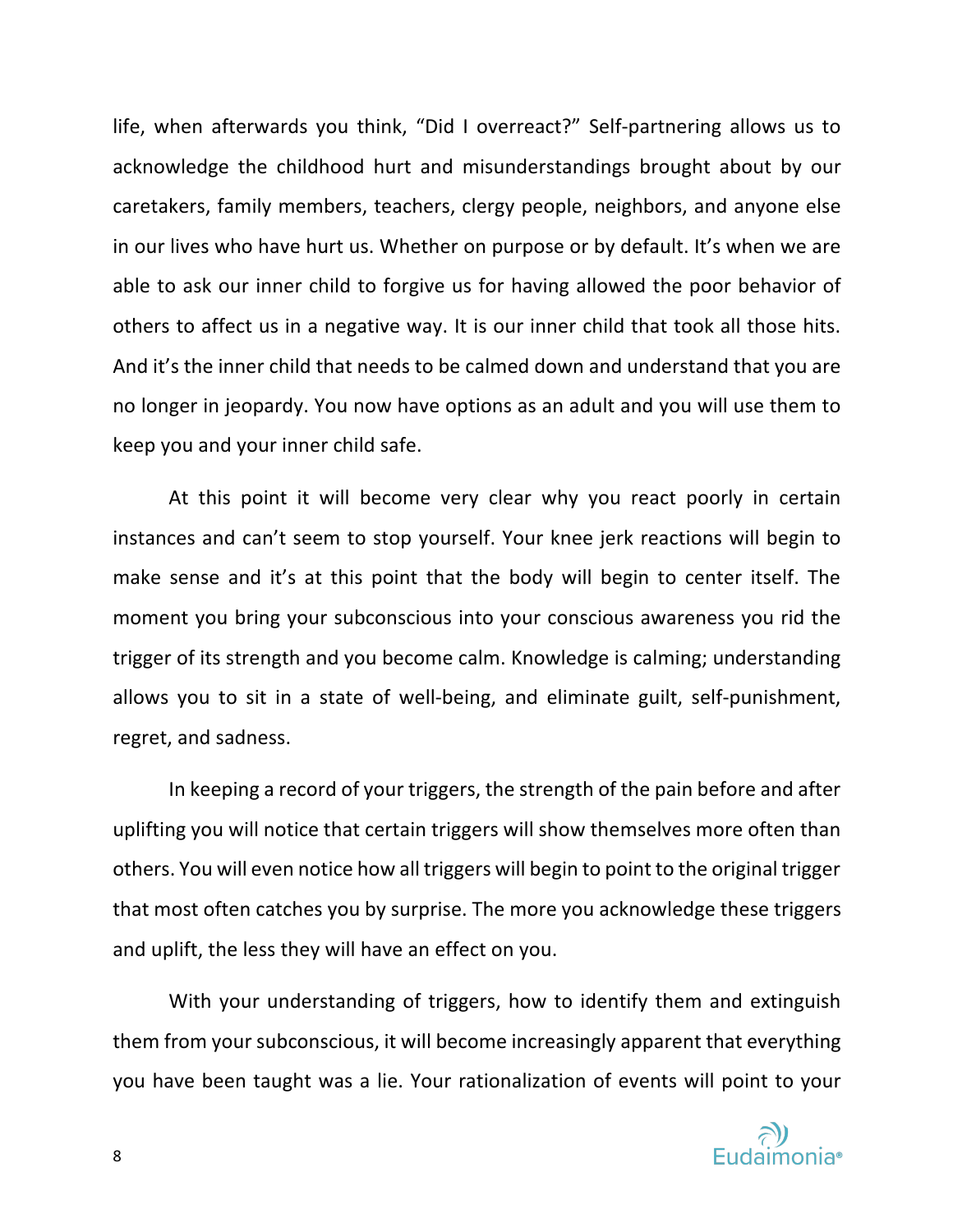irrational thoughts about everything, not to punish others for having their part in us developing them, but rather enabling you to understand why we do the things we do. Knowing that our caregivers were taught the same lies, and are living with their own childhood trauma and triggers. Once we bring our subconscious irrational beliefs into our conscious awareness, they will lose their strength and not misguide our forward motion. It is through this uplifting exercise that we will self-partner with our wounded inner child. Our higher adult self will now lead the way, not our insecurities that were based on years of lies and misinterpretations.

#### **We Have Been Taught Lies**

These lies and misinterpretations get their fuel from the fact that we all have been taught to look at what's going wrong in our lives and fix it, rather than looking at what's going right and enjoy it. We have been brought up with statements like, "You can't have it all;" "Be careful for what you wish for;" "Wait till the other shoe drops." We drank the kool aide. The underlying notion is that life hurts. This is not a reality. Allow me to show you your reality.

#### **What's Going Right?**

Let's make a list of all the things that are going right in your life. Start with the fact that you have hot, clean water to take a shower in, cause most of the world does not, am I right? List things like you have a house with a roof that does not leak, windows that you can see through, shoes…yeah how many shoes are in your closet? And do they have holes in the bottom of them? Do you have heat and airconditioning, a mattress to sleep on? Sheets to put on your mattress, a blanket that keeps you warm at night? A car? Money to put gas in your car? People that love you? Legs you can walk with, arms you can hug with, ears to hear, eyes to see,

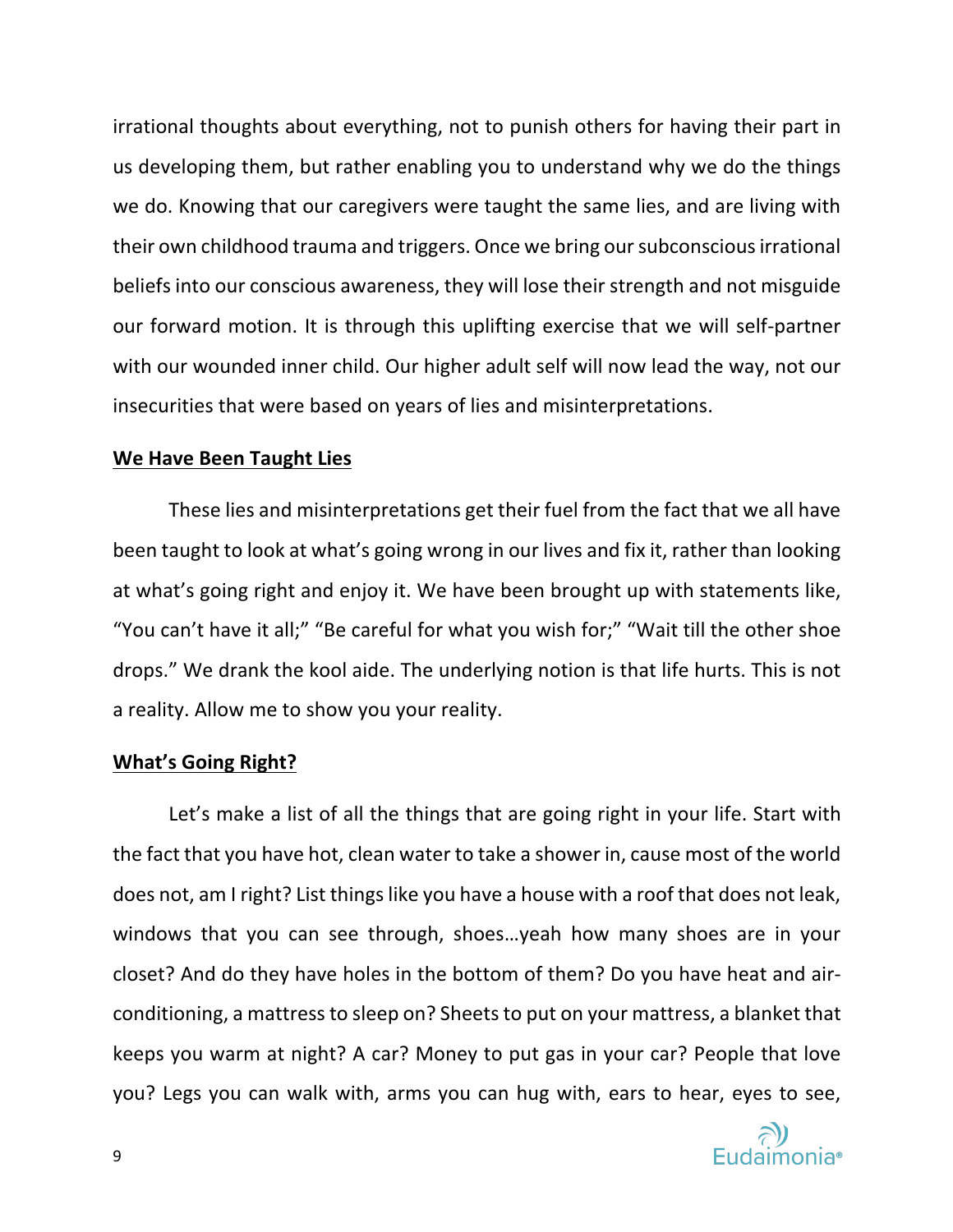glasses if you need them? You get the point. Now make that list and make note of how many things are going right in your life. I had a woman who listed 113 things in her life that were going right, after she told me her life sucked. Well, that changed her perspective rather quickly.

After you have been triggered, and do the uplifting exercise, ask yourself what is going right with the issue you were triggered about. If you were triggered about money, ask yourself what's going right with you and money? If you were triggered regarding a family member, ask yourself what's going right with that relationship? That is how you spin the negative energy surrounding the trigger to positive energy. Remember, you always want to be sitting in positive energy. Quantum Physics states that like attracts like. Positive energy will attract positive people, positive opportunities and positive outcomes.

## **Developing Your New Normal**

Early on in our clients' program you will be emphasizing that this program will allow them to develop their New Normal and you will begin to do so with them. I like to use our experience with the pandemic to provide reflection. Creating in their minds what their future could look like. The first thing to do is ask them pointed questions to get them to focus on what they learned. The pandemic didn't happen to them, it happened for them, what did they learn about themselves? I ask them these pointed questions which you can use or develop your own.

## **Pointed Questions**

1. What went right in the quarantine that you want to keep in your new normal?

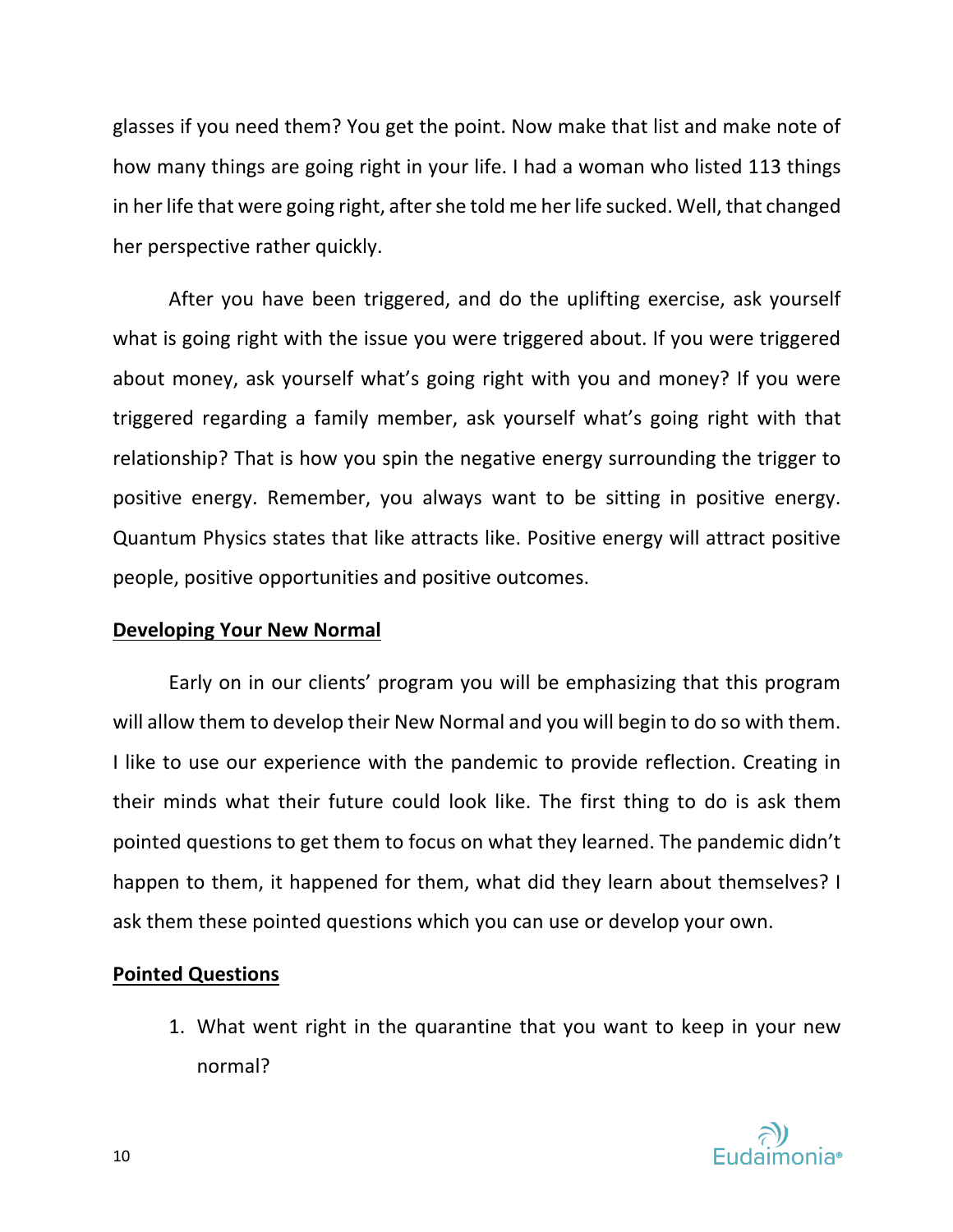Most clients have responded with the fact that they spent more quality time with their families. For those that lived alone they responded with the fact that they got to do things they never had time to do before. Many responded with the discovery that they hadn't had a balanced life and now moving forward they intend on keeping that in their lives. Whatever their answer is, the point to this exercise is to get them to start building their new normal in their minds.

You can continue with questions like:

- 2. What was the smartest decision you made in the quarantine?
- 3. What was the greatest lesson you learned about yourself?
- 4. What is your biggest piece of unfinished business?
- 5. What was the biggest risk you took? This question lets your client discover what is most important to them.
- 6. What did you learn about yourself as a result of the quarantine?

# **Building A New Normal**

I them have them start building their new normal by telling them to imagine that we a filling up a Genie lamp as we start putting things in it to build their new normal. I ask them questions like:

- 1. What will you take into your New Normal?
- 2. What advice would you like to give yourself?
- 3. What issues would you regret if you didn't address them in your New Normal?
- 4. What are you most committed to changing and improving at work?
- 5. What are you most committed to changing and improving at home?

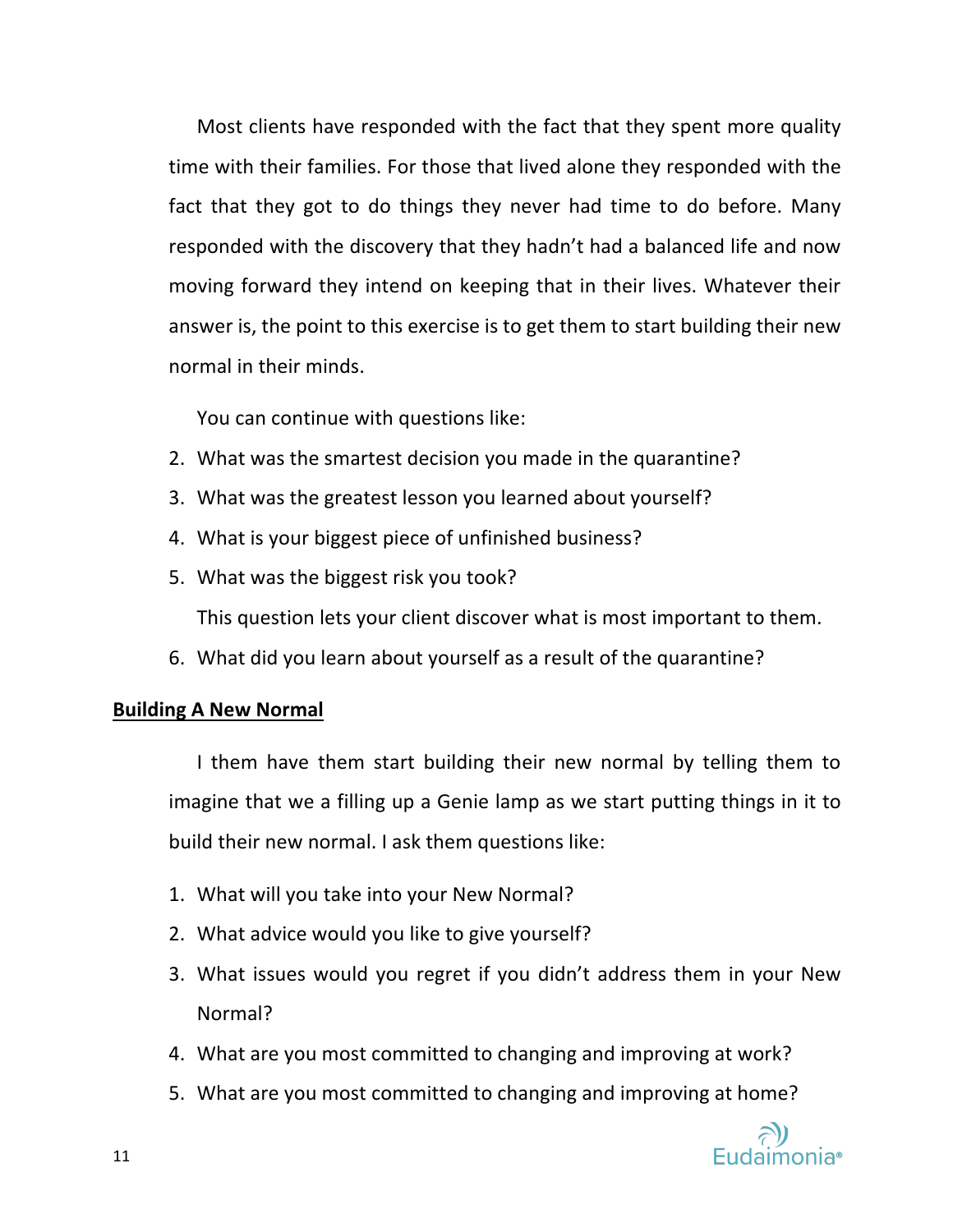- 6. What are you most committed to changing and improving in your relationship?
- 7. What did you realize brings you the most joy and how are you going to have more of it?
- 8. What will you let go of to improve your life moving forward?
- 9. What one word would you have as your theme for your new normal?

# **Your Theme Word**

Run yourself through this exercise and discover the one word you would use as the theme to your new normal. Write it on a post-it and put it on your computer. For the next year, all your decisions should be based on that one word. So, for example, if your one word for the theme of your new normal is "fun", when you need to make decisions, you will look at your theme word and make sure that your decision includes you having fun.

You have now just taught your client how to build their new normal, and hopefully you have done it for yourself as well.

## **Fear And Worry**

Now we are ready to deal with the one obstacle that prevents all of us from going after what we truly desire, and that is the "twin sisters" of your mind: fear and worry. That is your next step in clearing your mind for greatness as we move forward to lesson three.

# **Let's Add A Chamber**

- Name your wounded inner child, it cannot be your name, or a name that others refer to you as.